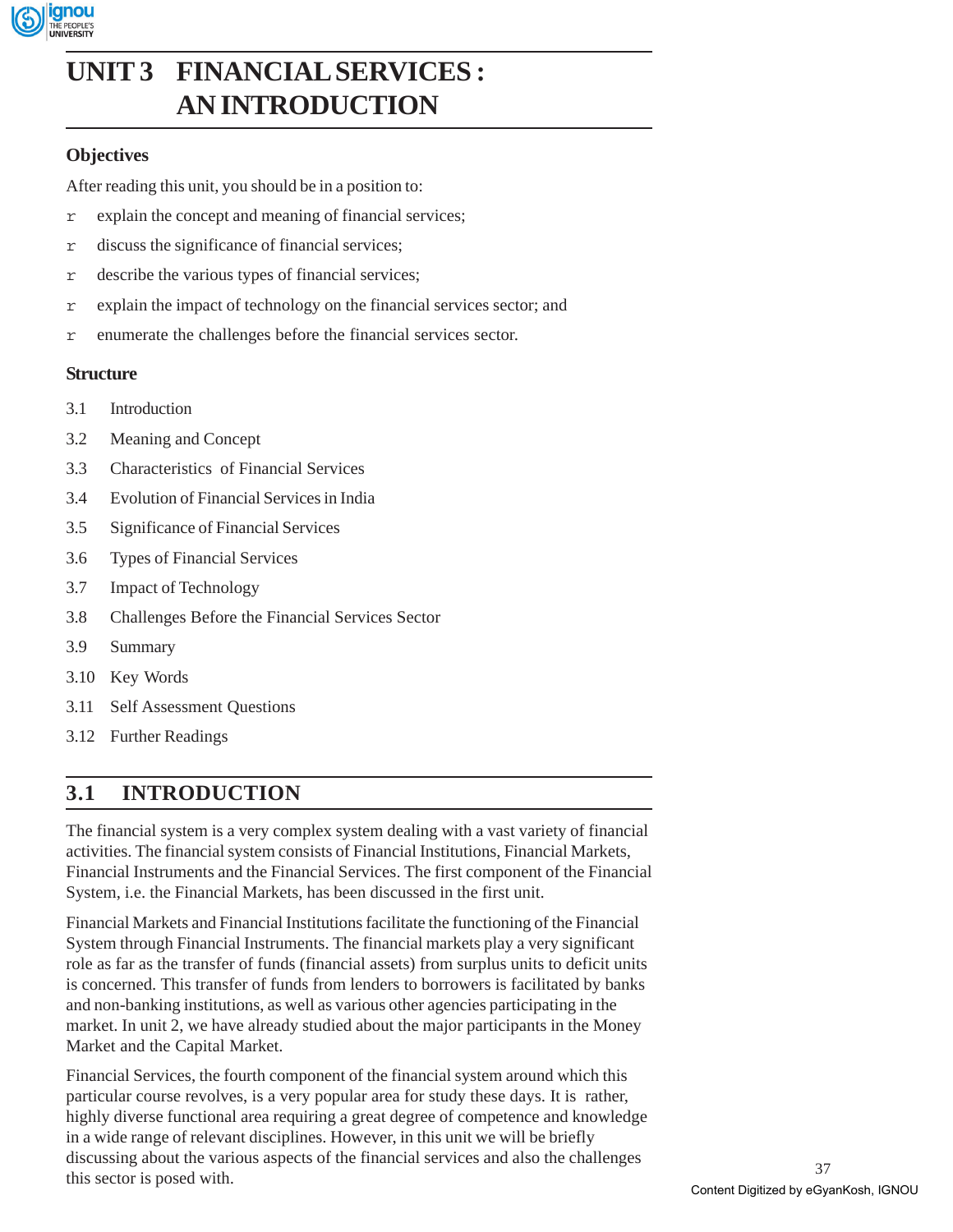

**Financial System,**

# **Markets and Services 3.2 MEANING AND CONCEPT**

The Financial Services Sector *per se* has become known in the past 25-30 years, although the concept of financial services has been in existence since times immemorial. However, there is no straight forward defintion for the term Financial Services, but if we look at the meaning of the term 'financial services' as it is applied in UK, it could be understood to be including banking, insurance, stock broking and investment services as well as a wide range of other business and professional services. In other words, what we can say is that financial services are services that ensure the smooth flow of financial activities in the economy.

Financial services are an important component of the financial system. They cater to the needs of financial institutions, financial markets and financial instruments which are geared to serve individual and institutional investors. Financial institutions and financial markets facilitate functioning of the financial system through financial instruments. In order to fulfil the tasks assigned, they require a number of services of financial nature and hence financial services are regarded as the fourth element of the financial system. Thus, functioning of the financial system depends to a great deal on the range of financial services extended by the providers, and their efficiency and effectiveness.

Financial services include the services offered by both Asset Management Companies and the Liability Management Companies. The asset management companies are viz. leasing companies, mutual funds, merchant bankers and issue/ portfolio managers. Bill discounting houses and acceptance houses come under the liability management companies. Technological innovation and globalization has brought about a key change in the financial services sector, i.e. the convergence occurring within the sector. Similar services are now being offered by different players.

Financial services not only help to raise the required funds but also ensure their efficient deployment. They assist in deciding the financing mix and extend their services up to the stage of servicing of lenders. In order to ensure an efficient management of funds, services such as bill discounting, factoring of debtors, parking of short-term funds in the money market, e-commerce and securitisation of debts are provided by financial services firms. This sector provides services such as banking, insurance, credit rating, lease financing, factoring, venture capital, mutual funds, merchant banking, stock lending, depository services, housing finance, etc. These services are provided by various institutions like stock exchanges, specialised and general financial institutions, non-banking finance companies, subsidiaries of financial institutions, banks and insurance companies.

Financial services sector is regulated by the Securities and Exchange Board of India (SEBI), Reserve Bank of India and the Department of Banking and Insurance, Government of India, through a plethora of legislations.

# **3.3 CHARACTERISTICS OF FINANCIAL SERVICES**

Financial services are quite distinct in nature from the other services. The services provided by the financial institutions have some typical characteristics that make these products quite distinct from the products turned out by the industrial enterprises. Some of the basic characteristics of financial services are as discussed :

**i) Customer-Specific :** Financial services are usually customer focussed. The firms providing these services, study the needs of their customers in detail before deciding their financial strategy, giving due regard to costs, liquidity and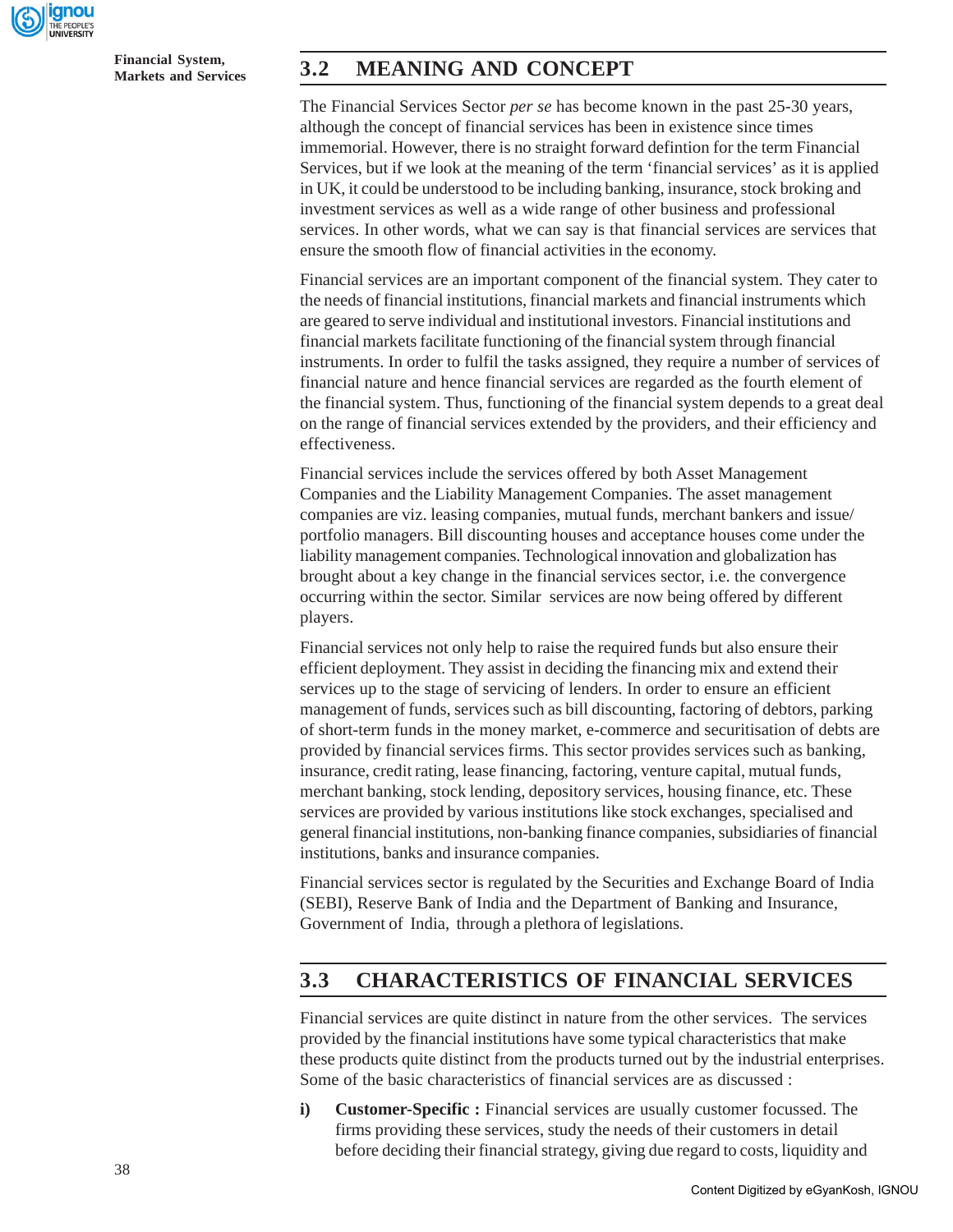

maturity considerations. Financial services firms continuously remain in touch with their customers, so that they can design products which can cater to the specific needs of their customers. The providers of financial services constantly carry out market surveys, so they can offer new products much ahead of need and impending legislation. Newer technologies are being used to introduce innovative, customer friendly products and services which clearly indicates that the concentration of the providers of financial services is on generating firm/customer specific services.

- **ii)** Intangibility: In a highly competitive global environment brand image is very crucial. Unless the financial institutions providing financial products and services have good image, enjoying the confidence of their clients, they may not be successful. Thus institutions have to focus on the quality and innovativeness of their services to build up their credibility.
- **iii)** Concomitant: Production of financial services and supply of these services have to be concomitant. Both these functions i.e. production of new and innovative financial services and supplying of these services are to be performed simultaneously.
- **iv) Tendency to Perish :**Unlike any other service, financial services do tend to perish and hence cannot be stored. They have to be supplied as required by the customers. Hence financial institutions have to ensure a proper synchronization of demand and supply.
- **v) People based services :** Marketing of financial services has to be peopleintensive and hence its subjected to variability of performance or quality of service. The personnel in financial services organisation need to be selected on the basis of their suitability and trained properly, so that they can perform their activities efficiently and effectively.
- **vi) Market Dynamics :** The market dynamics depends to a great extent, on socioeconomic changes such as disposable income, standard of living and educational changes related to the various classes of customers. Therefore financial services have to be constantly redefined and refined taking into consideration the market dynamics. The institutions providing financial services, while evolving new services could be proactive in visualising in advance what the market wants, or being reactive to the needs and wants of their customers.

# **3.4 EVOLUTION OF FINANCIAL SERVICES IN INDIA**

The financial services industry in India is in the process of attaining full bloom. To reach the present position, it has passed through a number of stages as mentioned below:

### **The Stage of Infancy**

This existed between 1960 and 1980 and covered in its gamut merchant banking, insurance and leasing services.

Merchant Banking Services were unknown until the early 1960s. The policy makers and researchers had lack of clarity about the term "merchant bankers". Someone defined them as institutions which were acting; neither as merchants nor as bankers. However the term was used as an umbrella function, providing a wide range of services, starting from project appraisal to arranging funds from bankers. The merchant bankers are expected to identify projects, prepare feasibility reports, develop detailed project reports, and in doing so conduct marketing, managerial, financial, and technical analyses. Having done this, they are approached to garner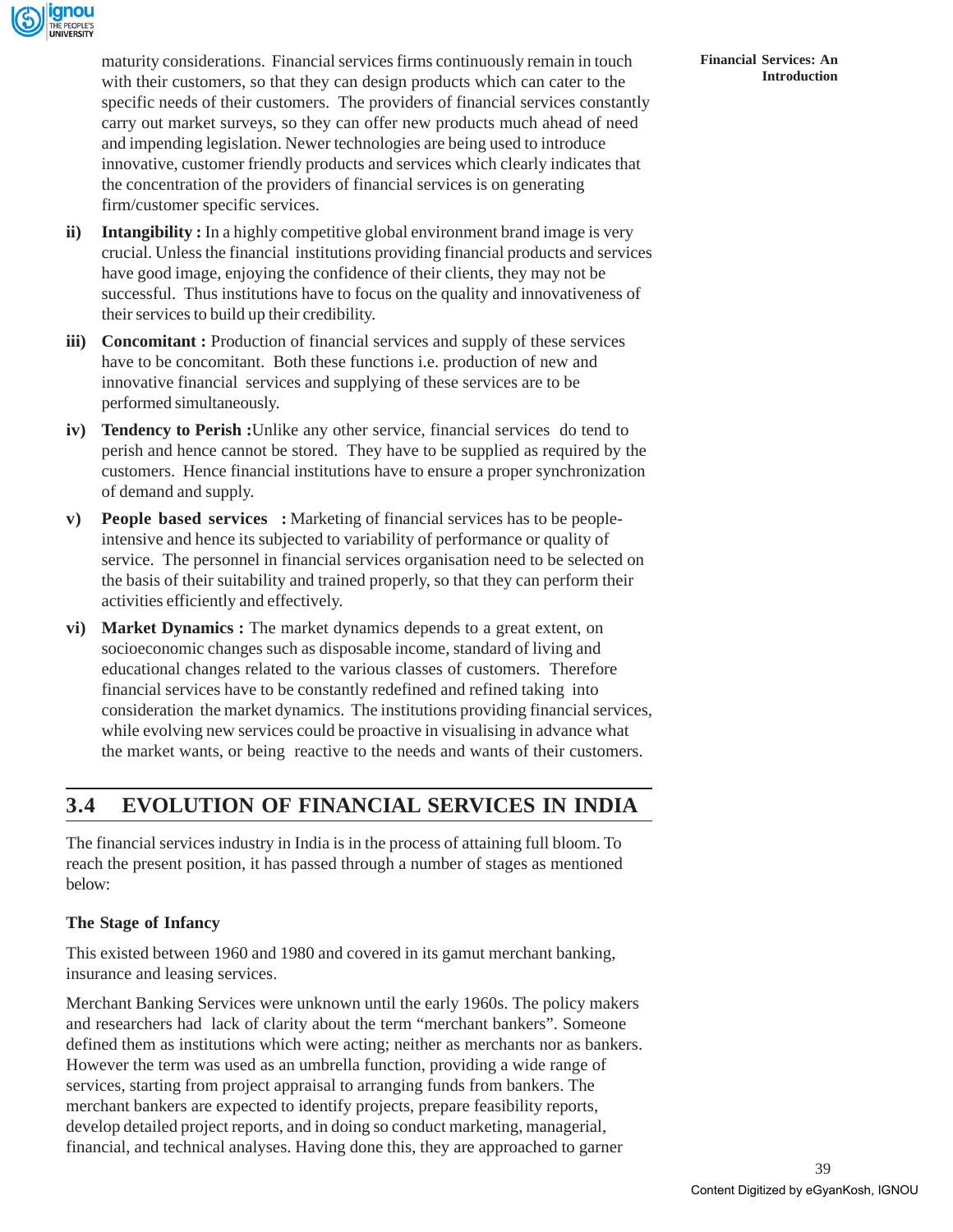

project finance, and in order to do this resolve the problem's of capital structuring. They are asked to act as a bridge between the capital market and the fund-seeking institutions. They underwrite the issues and become subject to developments in case such issues are not fully subscribed. They assist the enterprises in getting listed on the stock exchanges. They offer legal advice on registration of companies and removing legal tangles. They provide advice and help in mergers and acquisitions. They give technical advice on leveraged - buyouts and takeovers. Recently they have added the syndication activity in their portfolio, wherein they form a syndicate or become a part of it to raise project finance. They arrange working capital loans and manage the risk element present in the form of general risk which is covered by the insurance policies of the General Insurance Company.

Investment companies such as the Unit Trust of India, the life insurance business initiated by the Life Insurance Corporation of India, and the general insurance business, also made their mark in the first stage of financial services. During this period, the Life Insurance Corporation of India has grown as a public monopoly. Prior to its setting up, the private sector was operating the life insurance business. The general insurance business was nationalised in the early 1970s. A holding company was set up with four subsidiaries to handle the general insurance business in the public sector. Suggestions were given very frequently to privatise the insurance business, as in no way could the insurance business be considered as a national monopoly.

Leasing made its mark in the closing years of the 1970s. Initially such companies were engaged in equipment lease financing. Later, they undertook leasing operations of different kinds, including financial, operating and wet leasing. During this period the number of leasing firms has shot up to a high of 400. The reorganisation of such firms due to their non-viability later led to a contraction in their numbers.

### **Modern Financial Services**

Financial services have entered the second rung during the later part of the 1980s. Over the counter services, share transfers, pledging of shares, mutual funds, factoring, discounting, venture capital, and credit rating, constitute some of the modern financial services. In the West, these services emerged on the scene about 100 years back. The mutual fund business is the major provider of funds to industry anywhere in the developed countries. The mutual funds there have been innovative in terms of schemes. They have been giving stable rate of return. Their asset and liability management is transparent. The small investor is secure in their hands. Their business policies are such that they create value for their investors. Investors are not victimised by shifts in valuation policies, and efforts are made to harmonise the net asset valuation. The mutual funds have their own code of conduct.

Credit rating is another important financial service which made its mark in India in the mid-1980s. Credit rating boosts investor' confidence in capital market operations and prevents fly -by-night companies from making forays in the capital market. There was one credit rating company initially and we have ended up with eight finally. In terms of spread of the credit rating function, initially only debt instruments issues were covered. However later, instruments such as commercial papers and fixed deposits were brought under the purview of credit rating. Incidentally, there is a sovereign credit rating assigned by credit rating firms for the country. The Discount and Finance House of India Limited and a number of factoring institutions, such as State Bank of India Factors and Canbank Factors Ltd. Venture capital funds made their appearance in the late 1980s, Most of these firms have been operating in the public sector.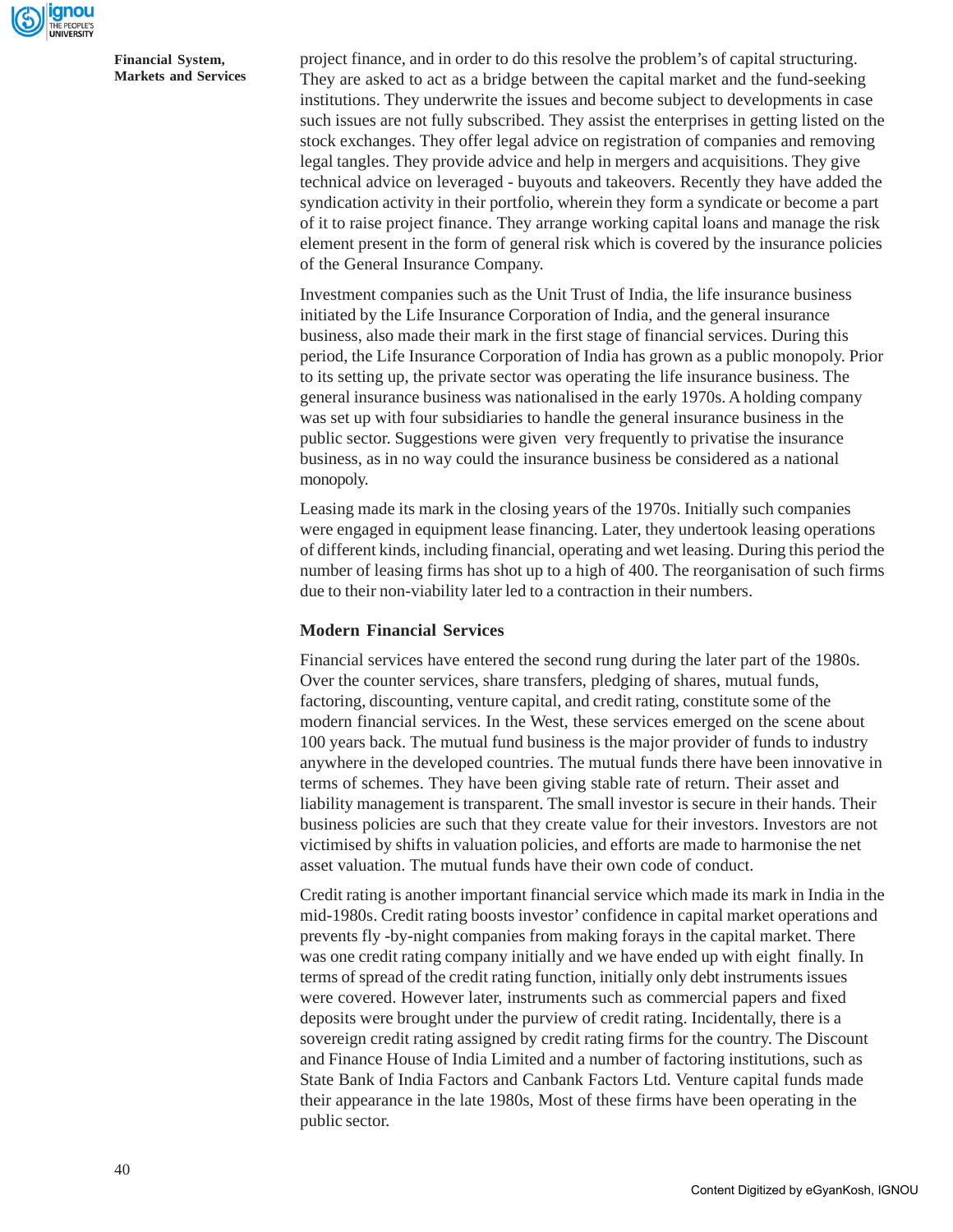

## **The Third Flush**

The third flush in financial services includes the setting up of new institutions, and paving the way innovating new instruments and also their flotation.

The setting up of depositories has brought the India financial services industry in line with the global financial services industry. It has promoted the concept of paperless trading and resulted into dematerialisation of shares and bonds. The stock-lending scheme approved by the Central Government in 1997-98 budget and the setting up of a separate corporation to deal with the trading of the "Gilts" are innovative measures. The steps initiated to popularise book building in order to help both the investors and fund users. The online trading interface by the Bombay Stock Exchange, the Delhi Stock Exchange, and computerisation of the National Stock Exchange, is acting as the fulcrum for the development of financial services arid is another major advancement in the field of financial services. This has given a fillip to paperless trading, save the investors from the onslaught of jobbers and brokers, and reduce tax evasion. The guidelines from the Securities and Exchange Board of India in relation to the capital adequacy ratio for the merchant bankers and their categorisation into different groups is a major advancement. This will ensure investor protection and create a differentiation in the market place. The creation of the Securities and Exchange Board of India itself can be hailed as a path-breaking development in terms of regulation, growth, and development of financial services. The ongoing efforts to revamp the Companies Act, Income-Tax Act, etc. would also lead to the deliverance of effective financial services. The guidelines about permitting foreign financial institutions to operate in the Indian capital market will do a two-way good to the country in terms of enabling the foreign investors to plug into the Indian capital market, and the Indian investors and financial institutions to study the modus operandi of such firms.

Public enterprise disinvestment are sure to prop up the state-of-art in the realm of financial services. It would provide a fillip to the presence of foreign financial firms in India, as well as result into creating pressure on the Indian financial firms to master the disinvestment business. The financial services firms would have to gain expertise in valuation, financial and legal restructuring, and taking the public sector firms to the commercial and capital markets.

During this period financial services firms scouted for funds abroad to finance the Indian corporate sector. They have approached the European capital markets, the most prominent of which belong to the UK and Luxembourg. These portfolio investments have flowed to India through the GDR route. It requires an understanding of raising funds abroad and also working together with world level financial services institutions, such as Lehman Brothers, Arthur Anderson, and Glodman Sachs, to mention a few.

With the passage of the Insurance Regulatory and Development Authority (IRDA) Act, 1999, the Insurance Regulatory and Development Authority was set up with statutory powers to function as the regulator for the insurance sector in India. This act has opened the doors for private players including foreign equity participation upto a prescribed limit of paid up capital. It has come out with regulations on various aspects of insurance business such as licensing of agents, solvency margin for insurers, accounting norms, investment norms and registration of Indian Insurance Companies. RBI allowed banks to enter into the insurance business by issuing a notification specifying insurance as a permissible form of business under section 6(1) (o) of the Banking Regulation Act, 1949. Thus providing banks another avenue for generating fee based income.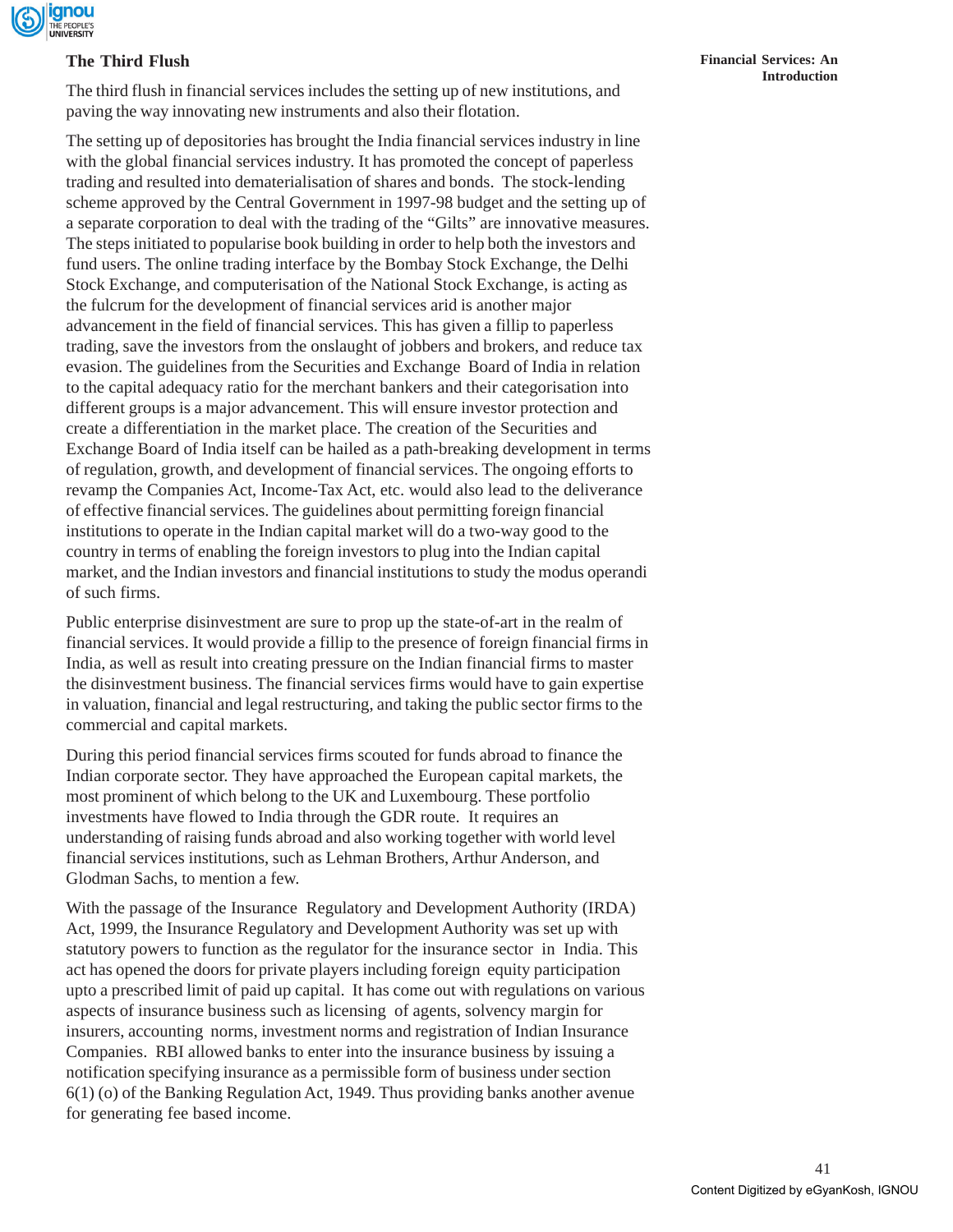

#### **New Financial Instruments**

The new financial instruments are both being talked about and are also being used. The critical factors governing the chemistry of the issuance of the new financial instruments relate to maturity, risk, and interest rate. Based on these, in Germany some 400 financial instruments have been innovated. In India, both the market players, such as mutual funds, banks, brokers, stock markets, and the regulators, including the Finance Ministry, the Reserve Bank of India and the regulators, and the Securities and Exchange Board of India, have to make more efforts to creat new funds and new instruments. One may like to mention in this case the very uncordial welcome given to securitisation. The housing finance companies, automobile manufacturers, and development and commercial banks can use this method greatly to their advantage. However, only a few companies have devoted their mind to the application of this method. Both the market players and the regulators have for very long been engaged in the idea of setting up the derivatives market in India. When the Indian economy is trying to become global in nature, the fluctuations in the rate of foreign exchange would be a routine matter, and hence there would be a need for currency, interest, and commodity-based derivatives. Derivatives have now become increasingly important in the field of finance. Futures and options are now traded on many exchanges. Derivative instruments such as Forward Contracts, Swaps and many others are regularly traded both in the exchanges and in the over the counter market.

# **3.5 SIGNIFICANCE OF FINANCIAL SERVICES**

The financial services sector plays a very crucial and significant role in a country's economy.

#### **Growth and Development**

The financial sector, now represents a significant proportion of the total economic activity in most economies. In most developed economies, the financial services sector has grown rapidly over the post-war period. In India, this sector has come up gradually after independence. However, after the liberalisation process initiated by the government, this sector saw a considerable growth.

When one examines the structure of most economies over the last few decades, the most striking feature is the growth of the services sector as compared to the manufacturing sector. This is well reflected in the employment statistics for the respective countries. Employment is just one of the measures of significance of each group of activities within the economy as a whole.

In UK, at the begining of 1970's the employment in services sector was 53% against 36% in the manufacturing sector, but towards the begining of 1990's it has risen to 73% whereas the employment in the manufacturing sector has gone down to 20%. Banking/Insurance/Finance, in the UK at the beginning of 1970's represented around 11% of total employment within the services sector which has risen to over 17% by the 1990's.

In India at the begining of the 1970's the employment in services sector was 6% against 9.4% in the manufacturing sector, but towards the beign of the 1990's the employment in the services sector has risen to 7.3% whereas in the manufacturing sector it was only 10%. Banking/ Insurance in India at the begining of 1970's represented 0.3% of the employment within services sector which has risen to 0.6% by the 1990's.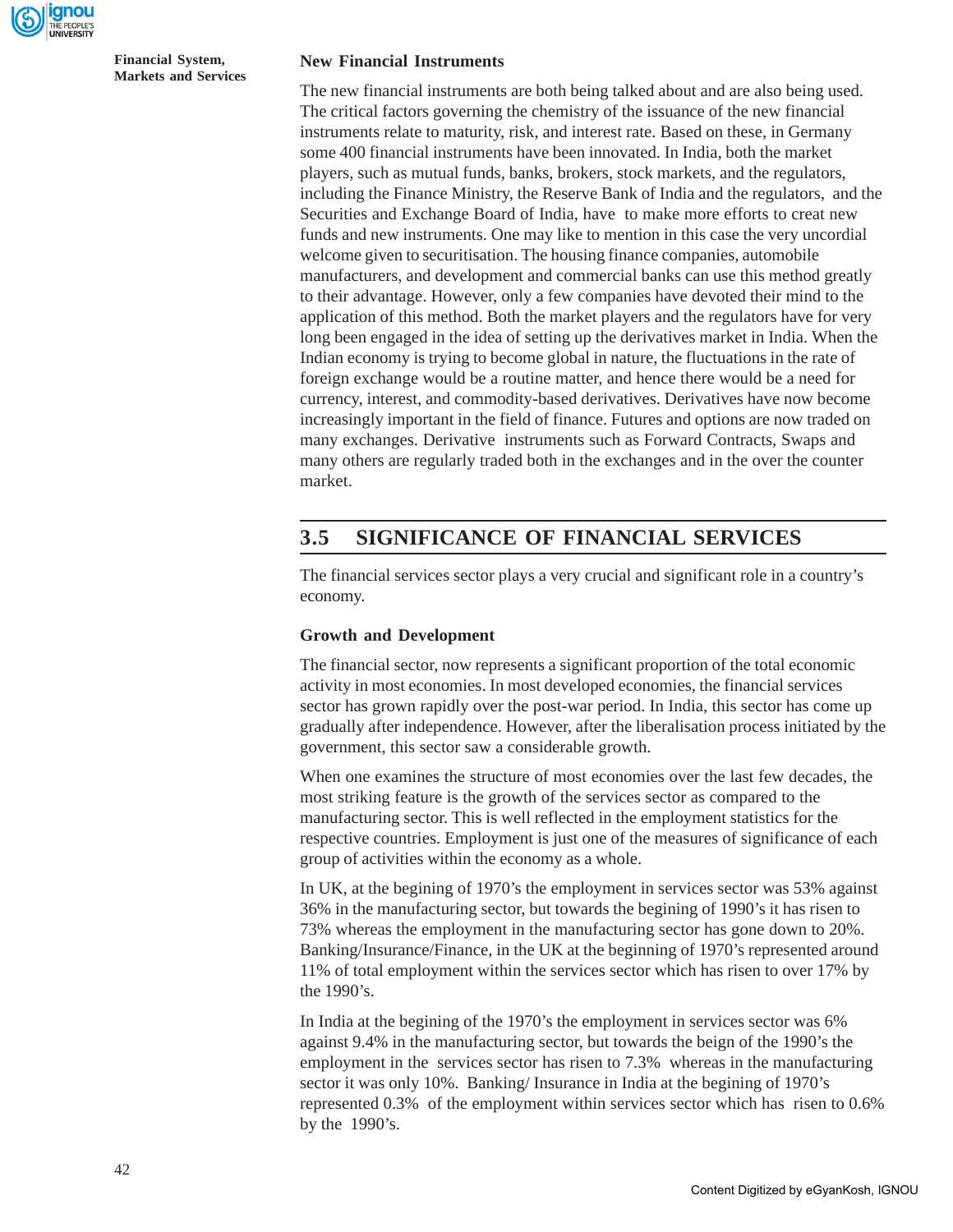

It may be true that technology had a stronger effect on the manufacturing sector than on the services sector during the earlier days. But it's equally true that the market for manufactured goods has tended towards saturation in the post-industrial economies whereas services have experienced an acceleration in demand for their products as income and wealth grew. Another reason for this change, in developed economies like UK could be due to shifting of the manufacturing of more standard goods from high wage economies towards developing economies with lower labour cost. In developing economies like India, however there is an increase in both the sectors, but its quite evident that the rate of growth is more in the services sector. Thus, the rate of growth of the size of the financial services sector as a proportion of the overall economy is significant.

## **Role of Financial Intermediation**

The financial services sector is made up of financial institutions such as banks, insurance companies, trusts, loan companies, credit unions, securities dealers and exchanges, etc. which act as financial intermediaries. Financial institutions carry out the process of financial intermediations by acting as a channel through which the financial surpluses of some groups in society (e.g. households) are collected and then distributed to other groups in society (e.g. firms) which have a deficit.

It is well known that banks perform the role of taking in deposits from customers and lending it to other customers. Similarly, the insurance companies, particularly those involved in long-term life assurance business, collect premiums from policy holders and invest these surpluses in industrial/commercial activity *via* the stock market.

The growing size of the financial activity relative to the overall economic activity in a closely integrated world has implied that disruptions in the financial markets in any economy can engender contagion which can spread rapidly and have adverse economic ramifications. So the financial intermediations role played by the financial services sector is crucially important in moblising savings for investment purposes.

## **Unique Features**

Financial services are unique in themselves but they do share many of the features of the products of other services. Financial services are intangible and perishable in nature. The institution providing these services may succeed only if they have a good image and confidence of the clients, and at the same time ensuring that demand  $\&$ supply go hand-in-hand. The focus of these institutions has to be continuously on the quality and innovativeness of their services in order to gain the trust of their clients thereby building their credibility.

The products of the financial services sector are usually long-term in nature and hence there is a great deal of uncertainity in the mind of the customer as to whether, he had made a right choice. Owing to the nature of these products, the consumer needs to seek external advice. However, much of this advice comes from the institution itself, mostly through their agents. They usually provide advice on product suitability, quality and price either directly or via an agent/broker who is paid commission by the sellers of the services.

The functions of producing and supplying financial services have to be performed simultaneously for which there has to be a perfrect understanding beteween the financial services firms and their clients. Even the marketing of these services, needs to have, not only people-orientation, but also process-orientation. Financial services are usually customer-oriented. Financial services institutions study the needs of the customers in detail to suggest financial strategies which give due regard to costs, liquidity and maturity considerations. The providers of financial services remain in constant touch with the market offering new products much ahead of need and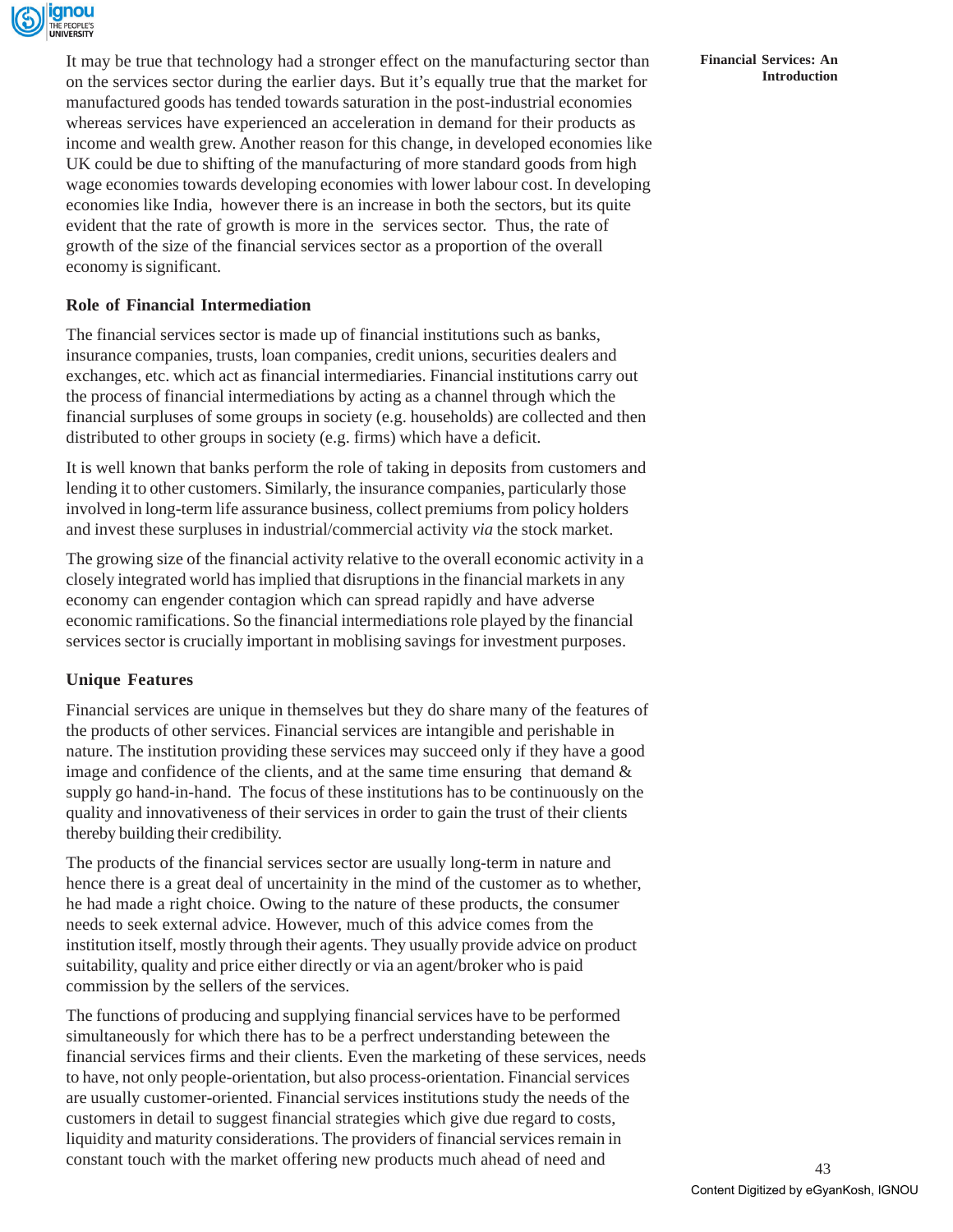

impending legislation. Fianancial services have to be constantly redefined and refined on the basis of socio-economic changes such as disposable income, standard of living and educational changes related to the various classes of customers. Financial services institutions while evolving new services could be proactive in visualising in advance what the markets want, or reactive to the needs and wants of customers.

#### **Creation of Credit**

The financial services sector particularly the banking sector is very important to the operation of the economy and to the conduct of the government economic policy. The major liability of banks is the customer's deposit, which is a significant element of the country's money supply. It is through their lending activities, that banks are able to create new bank deposits and hence the country's money supply.

Let us understand what this means with the help of a simple example. The assumption that we are making here is that cash advances are always repaid in the banking system as fresh deposits. Suppose Mr. X, who is a customer of a bank, deposits Rs. 1000 with the bank. The bank in turn lends Rs. 500 by way of cash advance to customer Y. The customer Y spends this cash, i.e. Rs. 500, with customer Z, who in turn deposits it with the banking system. Further, suppose that the bank lends you Rs. 1000 by making a loan, and crediting your current account. You, in turn, write a cheque on your account in favour of IGNOU, who deposits the cheque in its account. However, the net effect of lending is that there is no change on the overall banking system balance sheet, but the banking system now owes IGNOU Rs. 1000 rather than you. From this example, it could be seen that the banking system has thus increased its deposits and hence the money supply to 25% of its initial deposit.

This process of deposit creation continues indefinitely, but in practice, the bank needs to retain a reasonable percentage of its deposits in cash or liquid assets. We may not go into these details here, but the point that needs to be emphasized upon is that the banks through their lending activities are able to create new bank deposits and hence increase the country's money supply.

### **Activity 1**

1) Try to define financial services in your own words.

...................................................................................................................... ...................................................................................................................... ...................................................................................................................... ...................................................................................................................... 2) Name few of the financial services that you have been using. ...................................................................................................................... ...................................................................................................................... ...................................................................................................................... ......................................................................................................................

# **3.6 TYPES OF FINANCIAL SERVICES**

Although there is no such scheme of classification of financial services which may satisfy everyone or is able to cover all the subtleties of this industry. However, in order to understand the functioning of the financial services industry in a better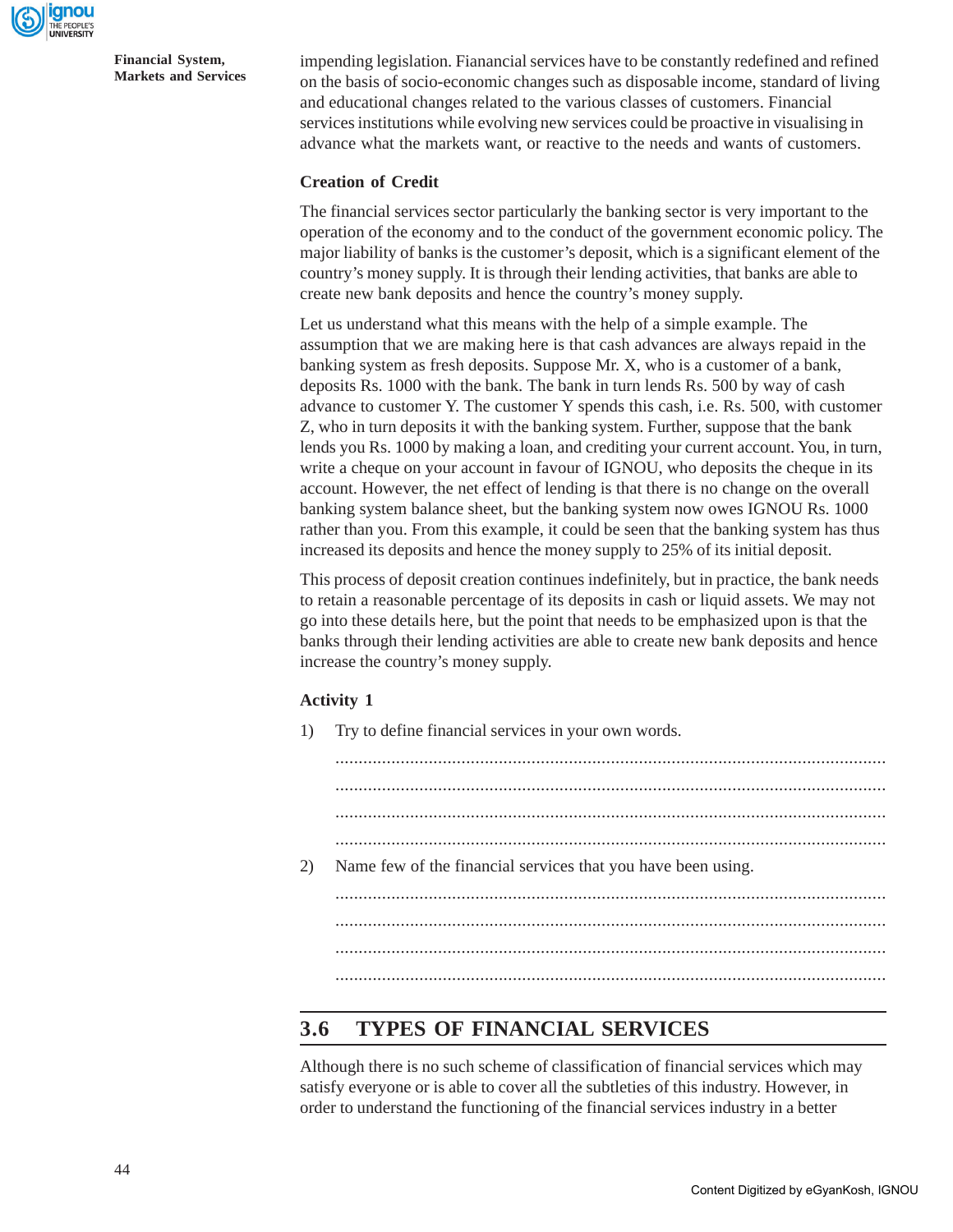

perspective we have tried to organize our discussion of the financial services industry by classifying the financial services under three broad categories, i.e. Fee Based Services, Fund Based Services and Insurance Services.

# **Fee Based Services**

Fee based financial services are those services wherein financial institutions operate in specialised fields to earn a substantial income by way of fees, dividend, commission, discount and brokerage on operations. The major fee based financial services are as follow:

- a) Issue Management
- b) Corporate Advisory Services
- c) Credit Rating
- d) Mutual Funds
- e) Asset Securitisation
- a) *Issue Management*

Issue management refers to management of securities offerings of the corporate sector to public and existing shareholders on right basis. In simple words Issue Management refers to managing issues of coporate securities like equity shares, preference shares and debentures or bonds. Issue Managers in capital market parlance are know as Merchant Bankers or Lead Managers, although the term Mercant Banking covers a wide range of services such as project counselling, portfolio management, investment counselling, mergers and acquisitions, etc. Issue Management constitutes perhaps the most important and sizeable function within it, so much so, that very often the terms Merchant Banking and Issue Management are almost used synonymously.

Issue mangement involves marketing of capital issues, of existing companies including rights issues and dilution of shares by letter of offer, merchant bankers give advice on decisions concerning size and timing of the public issue in the light of the market conditions. They also provide assistance to the corporate units on the designing of a sound structure acceptable to the financial institutions and determining the quantum and terms of the public issues of different forms of securities. Merchant Bankers also advise the issuing company whether to go for a fresh issue, additional issue, bonus issue, right issue or a combination of these. The various aspects of issue management, are dealt with in detail, in *unit* 10 of this course.

## b) *Corporate Advisory Services*

Corporate Advisory Services are needed to ensure that a corporate enterprise runs efficiently at its maximum potential through effective management of financial and other resources. The services which come in the ambit of coporate advisory services, for a business enterprise, include services such as providing guidance in areas of diversification based on the Government's economic and licensing policies, appraising product lines and analyzing their growth and profitability, consultancy for rehabilitation of sick industrial units, advice on capital structuring and restructuring, etc. These services are usually provided by merchant bankers.

Corporate advisory services constitute an important component of the portfolio of the activities of merchant bankers. It covers any matter worth the benefit for a coporate unit involving financial aspects, governmental regulations, policy changes and business environmental reshufles, etc. Thus, the scope of the corporate advisory services is very vast ranging from managerial economics, investment and financial management to corporate laws and the related legal aspects. We have discussed at length most of the coporate advisory services in *unit* 11 of this course.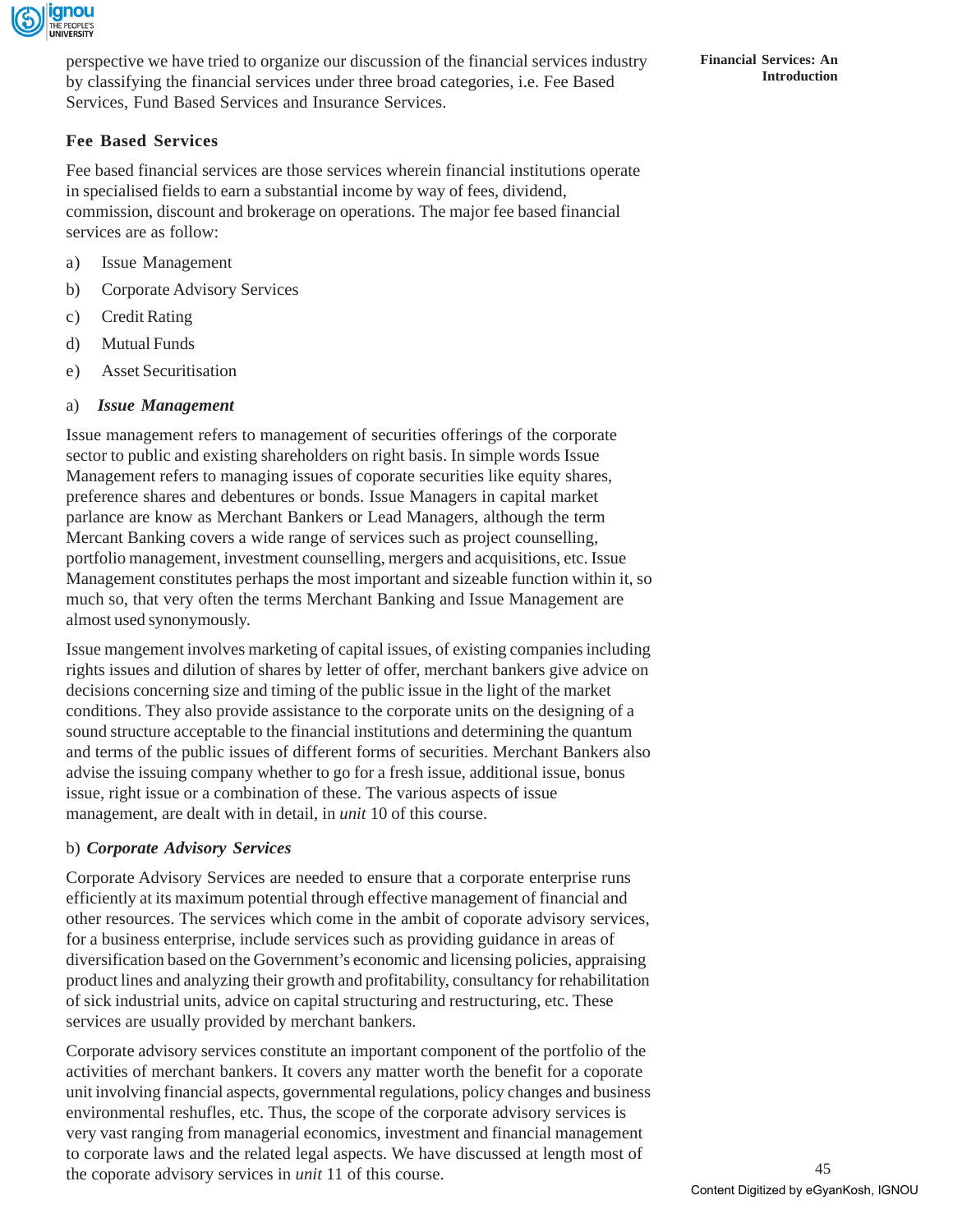

## c) *Credit Rating*

The origin of this service lies in the financial crisis of the US in 1837. The first mercantile credit rating agency was set up in New York in 1841 to rate the ability of the merchants to pay financial obligations. In India, credit rating came in much later. The first credit rating agency viz. the Credit Rating and Information Services of India Ltd. (CRISIL) was set up in 1987, followed by ICRA in 1994.

The term 'Credit Rating' comprises of two words 'credit' and 'rating'. Credit is trust in a person's ability and intention to pay or reputation of solvency and honesty. Rating means estimating worth or value of, or to assign value to classifying a person's position with reference to a particular subject matter. Rating is usually expressed in alphabetical symbols. Thus, Credit Rating can be defined as an expression of an opinion through symbols about credit quality of the issue of securities or company with reference to a particular instrument.

In India, the scope of credit rating is limited to debt instruments, i.e. debentures, bonds, fixed deposits, commercial paper, etc. However, in developed countries equity shares are also rated. Credit rating is thus an important device in the hands of investors to analyse the instruments floated by issuers. To know more about the typology of credit rating, the credit rating process, and other related issues please refer *unit* 12 of this course.

#### d) *Mutual Funds*

Mutual fund is a trust that pools the savings of a number of investors who share a common goal. Thus, it offers a common man an opportunity to invest in a diversified, professionally managed basket of securities at a relatively low cost. In other words, mutual funds invest the money collected from the investors, with the help of professional managers, in capital market instruments, such as shares, debenture and other securities.

Mutual fund is usually a long-term investment with a certain level of risk. Of course, the open-ended feature of mutual funds ensures that you get money whenever you want at a short notice, i.e., the scheme on behalf of the unit holders invests in securities, collects the interest payments and dividends from these securities and sell them when you need money. At the time of initial public issue investors can invest in close-ended funds, but afterwards they can either buy or sell the units of the scheme on the stock exchanges where they are listed. In some schemes there is an option of selling back the units to the mutual fund through periodic repurchase at NAV related prices.

As per SEBI Regulations at least one of the two exit routes is to be provided to the investor. The tax-saving Equity Linked Saving Schemes (ELSS) and pension schemes give added benefit of tax rebate.

#### *e) Asset Securitisation*

Asset Securitisation is a process whereby loans and other receivables are packaged, underwritten and sold in the form of asset-backed securities. The assets which can be securitised include receivables from the government, trade related receivables, credit card receivables, automobile loans, real estate loans, housing loans etc. Securitisation can be defined as the process which takes place when a lending institution's assets are removed in one way or the other from the balance sheet of that lending institution and are funded instead by investors who purchase a negotiable instrument evidencing this indebtedness without recourse or with limited recourse to the original lender.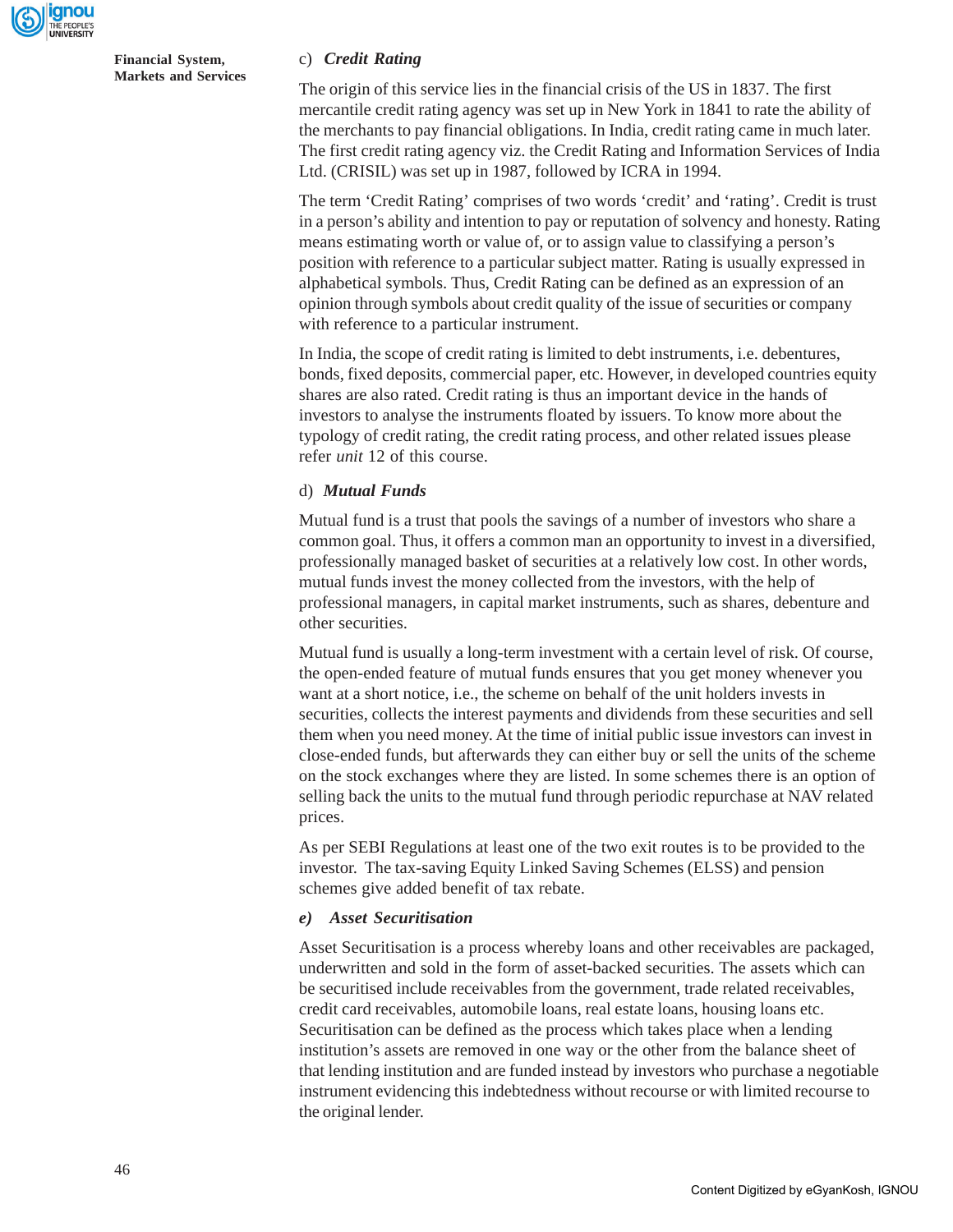

**Financial Services: An Financial Services: An Inder Asset Securitisation a financial institution pools and packages individual loans Introduction** and receivables, creates securities against them, gets them rated and sells them to the investors at large through public offerings or private placements (Trustee). The asset cash flow are remitted to the trustee who in turn pays scheduled interest and principal payment to the investors. Thus, " Securitisation is a synthetic technique of converting assets into securities, securities into liquidity, liquidity into assets and assets into securities on an ongoing basis" thereby providing flexibility of yield, pricing pattern, size risks and marketability of instruments used to the advantage of both borrowers and lenders/investors.You may refer to *unit 14*. to know about the origin, process, mechanism and instruments of securitisation.

# **Fund Based Services**

In fund-based services the firm raises funds through equity, debt, and deposits and invests these funds in securities or lends to those who are in need of capital.

We will be discussing here some of these fund-based services such as:

- a) Leasing and Hire Purchase
- b) Housing Finance
- c) Credit Cards
- d) Venture Capital
- e) Factoring
- f) Forfaiting
- g) Bill Discouting

## a) *Leasing and Hire Purchase*

The growth of leasing industry can be traced to the formation of First Leasing company of India in 1973 by Mr. Farouk Irani and remained the only company in the country till 1980. By 1981, a few more companies, i.e. 20th Century Finance Corporation, Shetty Investment and Finance, Jaybharat Credit and Investment, Sundaram Finance, etc. joined the leasing game. During the late 1982, numerous financial institutions and commercial banks started joining in. Since then the industry leapt into prominence and today we find it as a flourishing business.

Leasing refers to a contract under which the owner of an asset allows another person or party to use the assets in return for some rent. The owner of the asset is referred to as the 'lessor' and the person using the asset in return for a payment is referred to as the 'lessee'. However, the lessee is responsible for the maintenance of the asset. In leasing the cost of capital is usually recovered from multiple serial rentals and the final sale of the asset. All financial leases virtually fall under one of the four types of lease financing viz. capital lease, operating lease, sale and lease back and leveraged lease which are explained in detail in *unit 15.*

According to the International Finance Corporation (IFC) hire purchase is a hybrid instrument that provides an alternative to bank financing for purchasing an asset. A hier purchase involves, in essence, the purchase of an asset on the understanding that the purchaser (called the hirer) will pay in equal periodic instalments spread over a length of time. This service is usually used for financing consumer durables. Now-adays it is more popular with automobile financing business. Leasing and hire purchase have emerged as a supplementary source of intermediate to long-term finance. These services are provided mainly by non-banking financial companies, financial institutions and other organisations.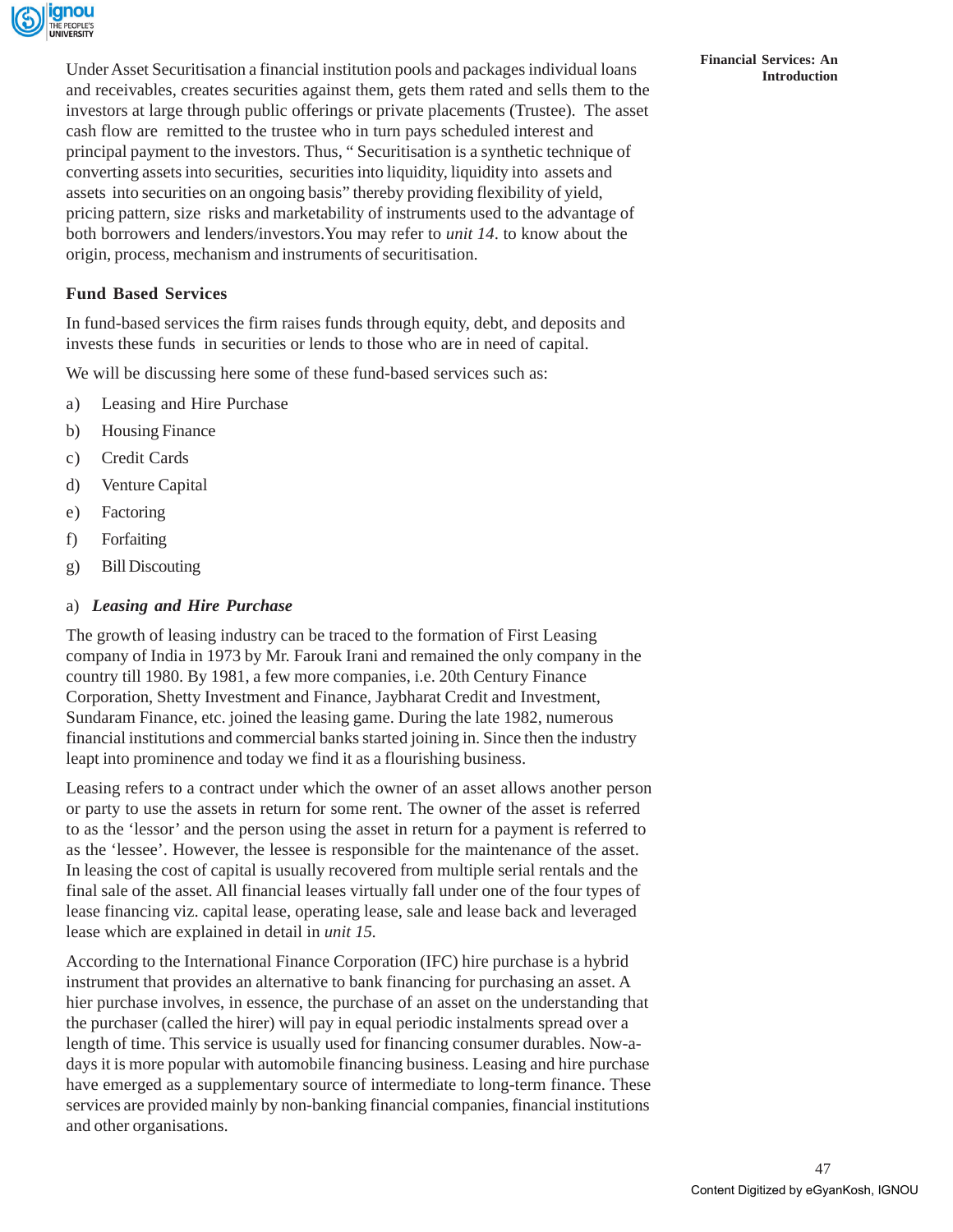

#### b) *Housing Finance*

Housing is one of the basic needs of the society. It is closely linked with the process of overall socio-economic development of a country. This sector remained neglected for quite some time. It was only in the Seventh and Eighth Five-Year Plans that it was paid heed to. However, today it is a growing industry with the banking sector evincing keen interest, which in turn could have been fueled by the lack of preferable alternative avenues for investment.

Presently, funds required per dwelling shelter are so high that the individual's saving is not adequate to meet the expenditure of house building. As a result, there is a great demand for external housing finance. To take advantage of this situation, the lending institutions are competing with each other for a market share by offering very attractive terms to the customers in the form of lower rate of interest, liberal collateral requirements, longer payment period etc. These institutions have also introduced the floating rate products besides the fixed rate ones, with the option made available to the borrower for conversion against a nominal payment. The other tactics of market acquisition are speedier processing and disbursement, efficient advisory services, waiver or reductions in associated up front fees etc. In *unit 16,* we have explained the role of National Housing Bank in housing finance. We have also discussed therein the housing finance schemes offered by various housing finance institutions.

#### *c) Credit Cards*

Credit cards generally known as plastic money, is widely used by consumers all around the world. The convenience and safety factors add value to these cards. The changes in the consumer behaviour led to the growth of credit cards. It is a document that can be used for purchase of all kinds of goods and services in the world. Credit card identifies its owner as one who is entitled to purchase things without cash, purchase services without money and be eligible to get credit from a number of establishments.

The card issuer issues credit cards depending on the credibility of the customers. The card issuer also enters into a tie-up with merchant establishments which are engaged in various fields of business activities. The issuer for its convenience and for proper scrutiny sets up a credit limit for its card holders and a floor limit for its merchant establishments. The credit card offers the individual an opportunity to buy rail/air tickets, makes purchases from shops and stay at hotels when they need.

Credit card is a card which enables an individual to purchase certain products/ services without paying immediately. He needs to only present the credit card at the cash counter and has to sign some forms. In short he can make purchase against credit card without making immediate cash payment. Therefore credit cards can be considered as a good substitute for cash and cheques. In order to know the details of this financial service, you may go through the unit on credit cards *(Unit 17).*

#### d) *Venture Capital*

The concept of Venture Capital was introduced in India by the all India Financial Institutions with the inauguration of Risk Capital Foundation (RCF) sponsored by the Industrial Finance Corporation of India (IFCI) to supplement promoters equity, with a view to encouraging technologists and professionals to promote new industries. Venture capital implies long-term investment generally in high risk industrial projects with high reward possibilities. This investment may be at any stage of implementation of the project between start-up and commencement of commercial production. Thus, Venture Capital is defined as the organised financing of relatively new enterprises to achieve substantial capital gains. A high level of risk is implied by the term 'venture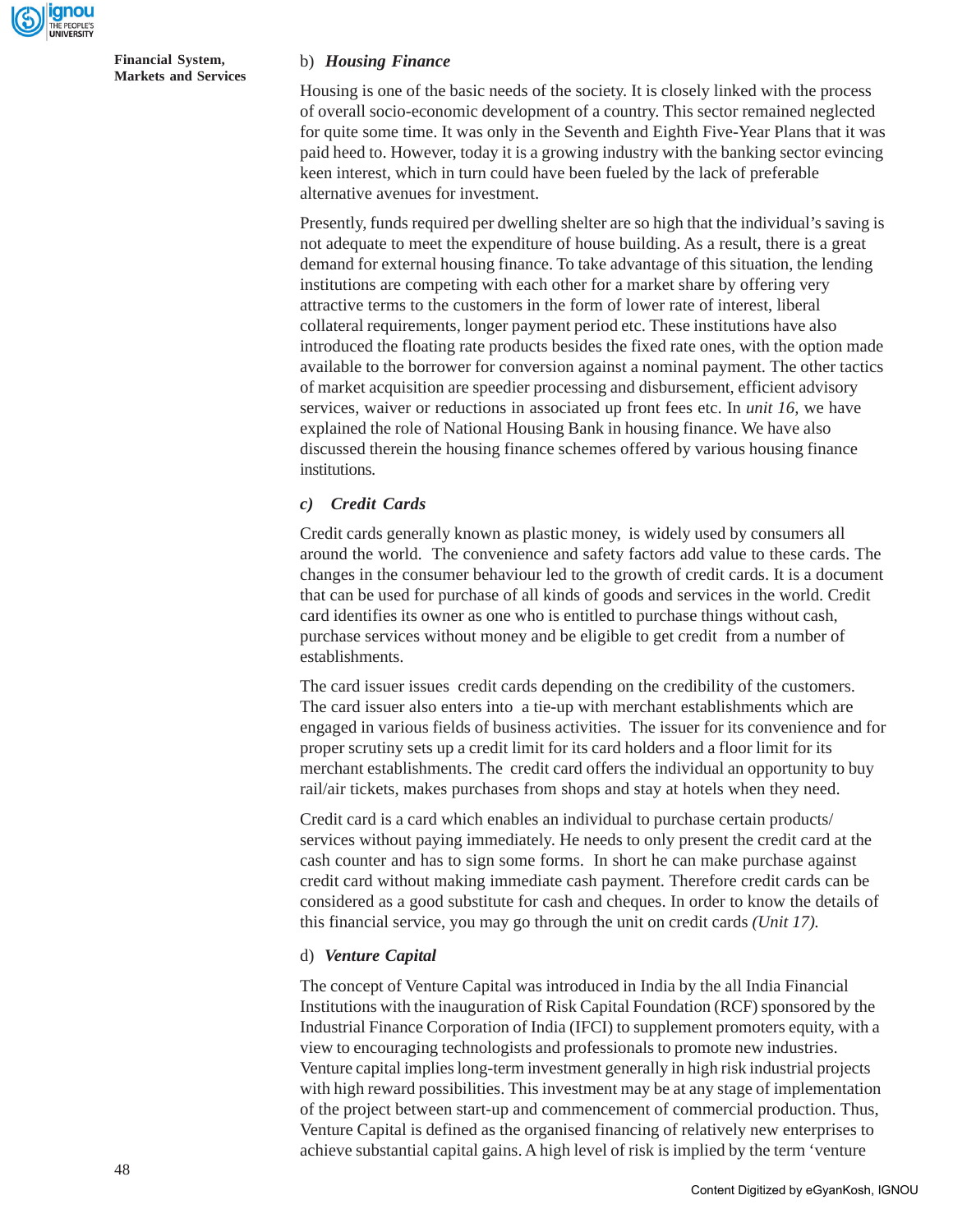

capital' and is implicit in this type of investment. This topic is discussed at length in *unit 18.*

## e) *Factoring*

Factoring service caters to the requirements of the Indian Industries in the changed business environment. Its origin can be traced back to the fifteenth century. England and France used the services of specialised agents for exporting goods to their colonies. These agents later came to be known as factoring organisations.

Factoring is an arrangement between the financial institution or banks (factor) and the business concern (the supplier) which provides goods or services to its customers on credit, wherein the factor buys out clients (suppliers) book debts.

There is always a difficulty of foreign languages, customs and laws, fear of distance, occean barriers etc. which inhibit entrepreneurs from venturing into export business, consequently affecting the country's export. Factoring is a service that relieves the exporters from the fear of credit losses enabling them to offer open account terms to overseas customers. The factor takes over the administration of clients sales ledger, follow-up with debtors and evaluation of credit risks. The fee charged for these services by the factor are usually a percentage of the value of the receivables factored.

In 1990, RBI issued guidelines for factoring services providing it a statutory framework. Banks are permitted to invest in factoring companies to a certain limit but they cannot act as promoters of such companies. Investment of a bank in the shares of factoring companies including its factoring subsidiary cannot exceed in the aggregate 10% of the paid-up capital and reserve of the bank.

## f) *Forfaiting*

Forfaiting is a financial tool for exporters, enabling them to convert their 'credit sales' to 'cash sales' by discounting their receivables with an agency called forfaitor. Forfaiting denotes the purchase of trade bills or promissory notes by a bank or financial institution without recourse to seller. For exporters it is a 'Risk Management' tool as well because by selling the export receivables to the forfaiter the exporter is relieved of the inherent political and commercial risks involved in international trade. Thus, all risks and collection problems are fully the purchaser's (forfaiter's) responsibility who pays cash to seller after discounting the notes or bills. It is backed by bank guarantee. In India, the Export Import Bank of India (EXIM Bank) facilitates this service with an overseas forfaiter agency for which they charge a commission.

### g) *Bill Discounting*

Bill Discounting, just as factoring and forfaiting, is a short-term trade finance, also known as acceptance credit where one party accepts the liability of trade towards third party. Bill discounting is used as a medium of financing the current trade and is not used for financing capital purposes. Trade bills are negotiable money market instruments and these are bought by the intermediaries at a discount before their maturity. Discount houses act as intermediaries between the central bank and the banking system, providing liquidity and ensuring efficient operations of money market. Discount houses play an important role throughout the universe in the whole system of banking.

### **Insurance Services**

Insurance, as we all know, is the most preferable method of handling risks and hence is also called as 'risk cover'. Risk is nothing but an uncertainity of occurrence of a loss viz. loss of lives, accidents causing permanent disability, loss of houses due to floods etc.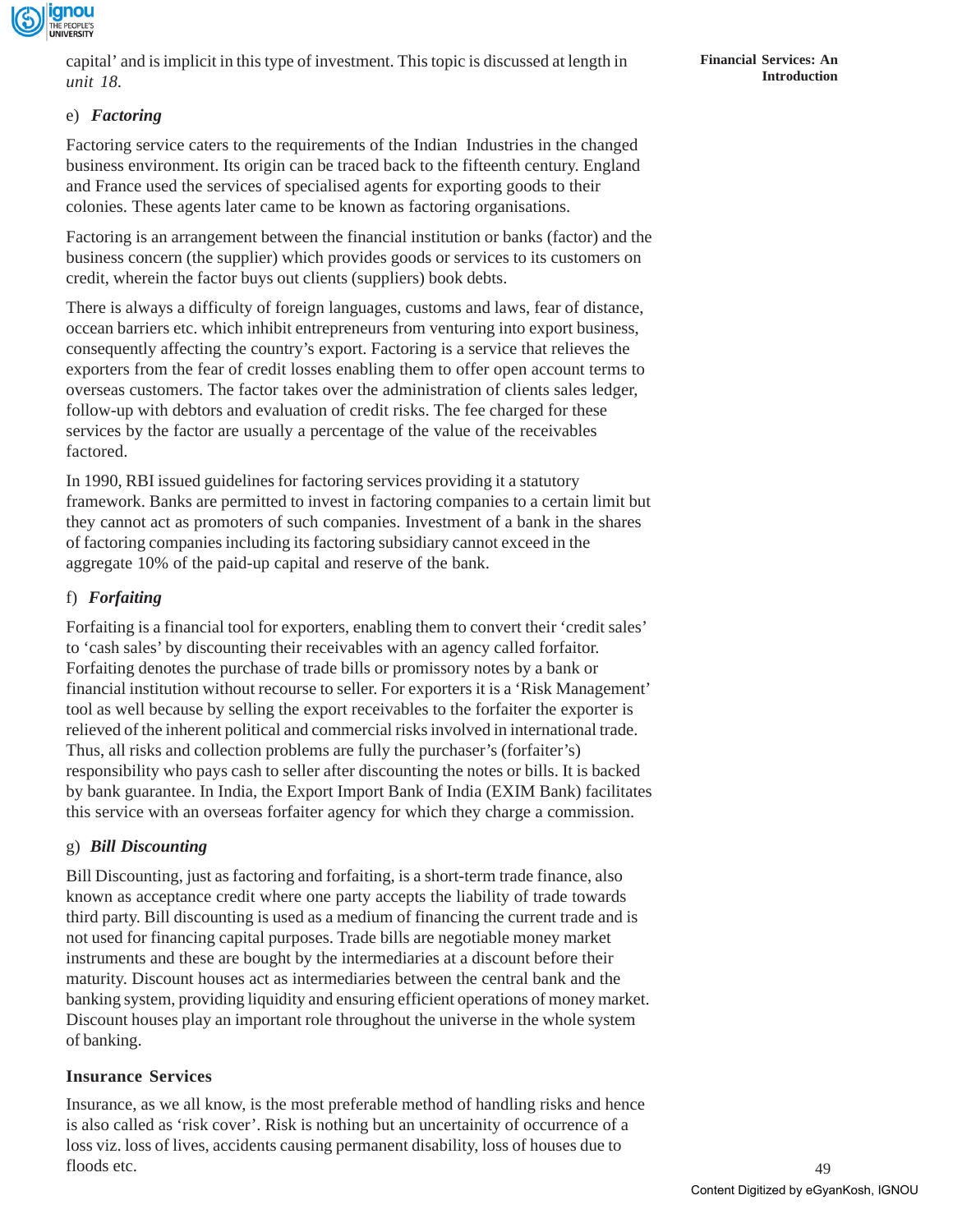

Insurance is a contract between two parties – the insurer (the insurance company) and the insured (the person or entity seeking the cover) – wherein the insurer agrees to pay the insured for financial losses out of any unforeseen events in return for a regular payment of "premium". In insurance the actual loss is substituted by average loss by spreading the losses of unfortunate few over the entire group. This is a financial service wherein the insured is re-established to his or her approximate financial position prior to the occurrence of loss. Thus, insurance provides an unique sense of security that no other form of investment provides.

Insurance is an attractive investment option as well. These products yield more compared to regular investment options, and this is besides the added incentives offered by insurers. It serves as an excellent tax saving mechanism too. An individual is entitled to a rebate of 20% on the annual premium payable on his/her life and life of his/her children or adult children as per section 88 of the Income Tax Act 1961. In order to nationalise the life assurance business in India, the government had set up the Life Insurance Corporation of India in 1956. Since then it remained the monopoly of the public sector, until 2001 when private players were allowed to operate in this sector. However, before opening up this sector for the private players, an autonomous insurance regulator was set up in 2000. The 'Insurance Regulatory and Development Authority' has extensive powers to oversee the insurance business and regulate it in a manner so as to safeguard the interest of the insured. Block V of this course is completely devoted to this sector wherein life insurance, non-life insurance and the broking services are given in detail.

# **Activity 2**

Try to identify few other services besides the services given here.

.............................................................................................................................. .............................................................................................................................. .............................................................................................................................. ..............................................................................................................................

# **3.7 IMPACT OF TECHNOLOGY**

The financial services industry both nationally and internationally is one of the most dynamic and rapidly growing sector of the economy. It is critically significant to health of the global economy as well as that of individual businesses and consumers. The overall percentage of employment in the financial services has increased. These developments are cited as a part of the 'information revolution'. Some of the effects of the information technology on the financial services sector are given below.

## **From the Service Providers Point of View**

## **Cost Saving**

Information technology has contributed to the containment of the cost associated with the management of information and the execution of transactions. A single transaction costs around Rs.50 if conducted through a branch, but if done through ATM this cost comes to about Rs.15. The same transaction if conducted electronically through the internet, costs only Rs.4 Thus we can see that the cost incurred by the financial services firms can be reduced to a great extent by the efficient use of technology, thereby enhancing its profitability. These cost savings can be passed on to the customers to gain a competitive advantage.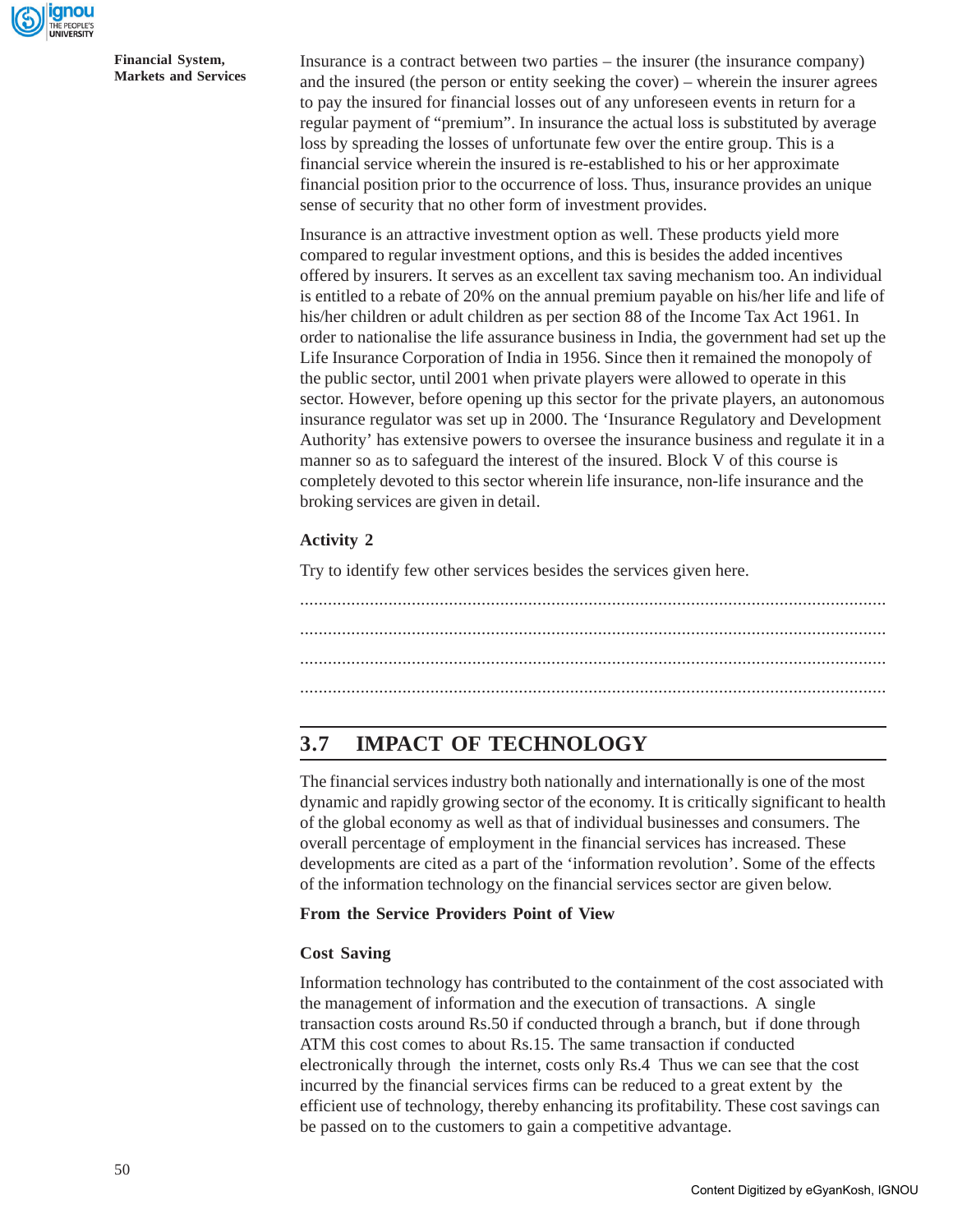

One of the major costs of the financial services firms is the labour-cost. The computerisation of bank-branches has increased the efficiency of the functioning of the banks. The networking technology has helped the banks to introduce the single window system. It means that a single person is able to handle the work which was earlier being done by a number of persons. In other words technology has reduced the labour requirements of financial services firms, drastically reducing the cost incurred by these firms on labour.

**Product Development :** In the financial services sector technological developments have been of great aid in enhancing the existing services, creating new services and also bringing about product differentiation. The traditional service of cash payment has been enhanced by providing an alternative i.e. the debit cards enabling the current account bank customer to make his payments for goods and services without using cheque thereby removing the limitation on transaction size. In UK the development of on-line and touch-screen share-dealing services have simplified the procedures for buying and selling shares.

If observed closely we find that most of the services provided by the financial services sector are not new services but rather they are the new ways of offering traditional services. For example, Internet banking can just be thought of as an alternative way of providing traditional account-based services to retail bank customers. Similarly, the Automated Teller Machines (ATMs) which most of you must be familiar with is simply an alternative way of obtaining cash or making payment. However, the use of computer, telecommunication and information technology and the drifting from conventional bank branch network is what makes these products new.

ATMs are now being used by banks for dispensing railway tickets, movie tickets etc. More value added services could be provided through ATMs thus reducing the fixed & operating costs. Information technology has thus contributed to product differentiation to a great extent, in the financial services sector.

**Marketing Tool :** Marketing of financial services is to be people-intensive and therefore subject to variability of performance or quality of service. The data base technology enables the financial institution, especially banks to access the data collected in connection with one of its services to identify the potential customers for its other services.

Most of the commercial banks, private banks, foreign banks, financial institutions etc who are members of the Indian Financial Network (INFINET) a wide area satellite based network using VSAT technology, have a wider geographical coverage, enabling these banks in tapping new markets and also for providing value added services to the existing customers. Web gives the service providers an ability to serve tens of thousands of customers each day.

**Delivery channel :** Computers were devised with a focus mainly on advantage of time and place, to the customers. With continuinig advantages of wirelers technology flexibility in delivery channel device, is being offered by banks. The successful adoption of the wireless technology has helped banks to provide anytime, anywhere & any device banking. For Ex the international network, SWIFT is being utilized for the speedy transfer of funds across international destinations.

**Decision-making Aid :** Technology is an aid in the hands of decision makers and not a replacement for managers. Artifical intelligence systems such as the Expert systems are being used for making decisions of a repetitive nature. Since this system uses a common set of decision rules, the decision-making is more consistent across the organisation, unlike human decision makers. The experience and expertise of the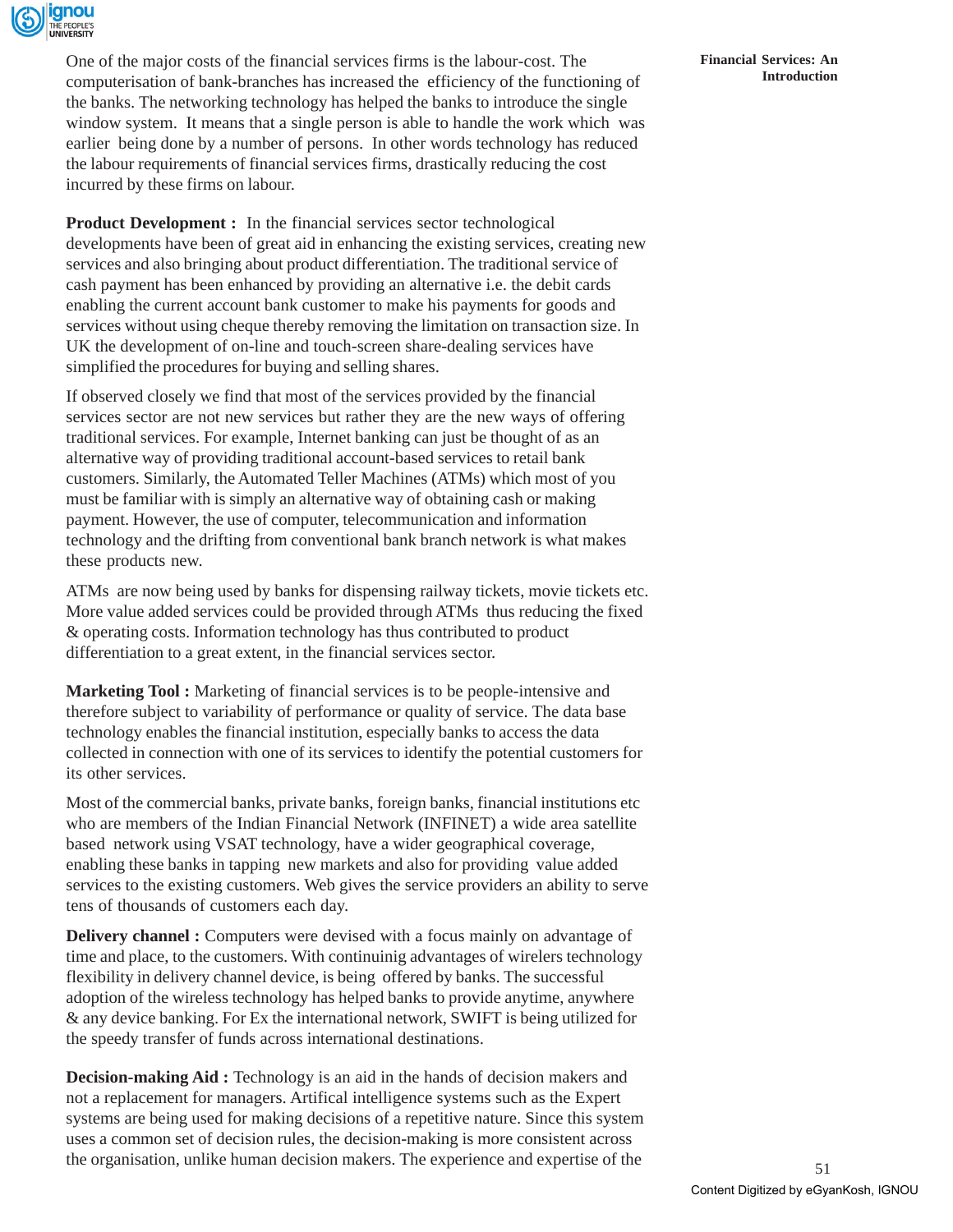

52

managers cannot be replaced by the artifical intelligence systems but definitely it can be used as a supplement to enhance the quality of their decisions.

*Globalisation*: The information technology revolution has brought about a fundamental transformation, and, no other sector has been affected by advances in technology as much as banking and finance. It has become the most important factor for dealing with the intensifying competition and the rapid proliferation of financial innovations. The surge in globalisation of finance has also gained momentum with the technological advancements which have effectively overcome the national borders. Widespread use of internet banking has widened frontiers of global banking, and it is now possible to market financial products and services on a global basis.

## **From Customers Point of View**

**Accessibility :** The computer as well as developments in the information & communication technology has provided an easy access to information. The web helps the customers to access much better & complete information about various products and services being provided by different financial institutions.

The customers find it easy to compare the services and rates of similar kind of services offered by different institutions and then take a decision accordingly. For Ex. the information about the different cards and the services as well as charges that go along with it, offered by various banks can now be easily accessed.

**Convenience :** The customers are no longer required to go to the banks for withdrawal of cash or to procure any information related to his/her account. The Automated Teller Machines (ATMs) can be used by the customer to withdraw cash anytime, anywhere across the country. It is also possible for them to get funds at home by using internet. It has now become convenient for customers to carry on trading online through their depository participants. Call Centres opened by financial institutions have enhanced the convenience of customers, wherein they can get assistance, as well as information, quickly and accurately.

**Speedier Settlement of Transactions :** The communication and information technology has no doubt increased the speed with which the transactions can now be made. Its now possible to settle bill payments electronically. The depositories do facilitate quick settlement of securities electronically. An internet enabled inward remittance facility for NRIs is also available. NRIs can send money anytime upto a specific limit to the recipients account, where its deposited in rupees at the prevailing rate of exchange through the RTGS (Real Time Gross Settlement). This service not only saves time but is also cheaper.

# **3.8 CHALLENGES BEFORE THE FINANCIAL SERVICES SECTOR**

The financial sector now operates in a more competitive environment than before and intermediates relatively large volume of international financial flows.

Technology has thrown new challenges in the financial services sector and new issues have started cropping up which are going to pose certain problems in the near future.

• In an increasingly competitive environment between banks/insurance companies and the banks, insurance companies and other players of the financial system, it is necessary for these institutions to equip themselves with the right organisational structure. These firms need to properly revamp their organisational structure so that they are able to bear the stress and strains of growth, as well as face the challenge arising from the rapidly changing scenario. The structure should be a judicious blending of the needs for greater Content Digitized by eGyanKosh, IGNOU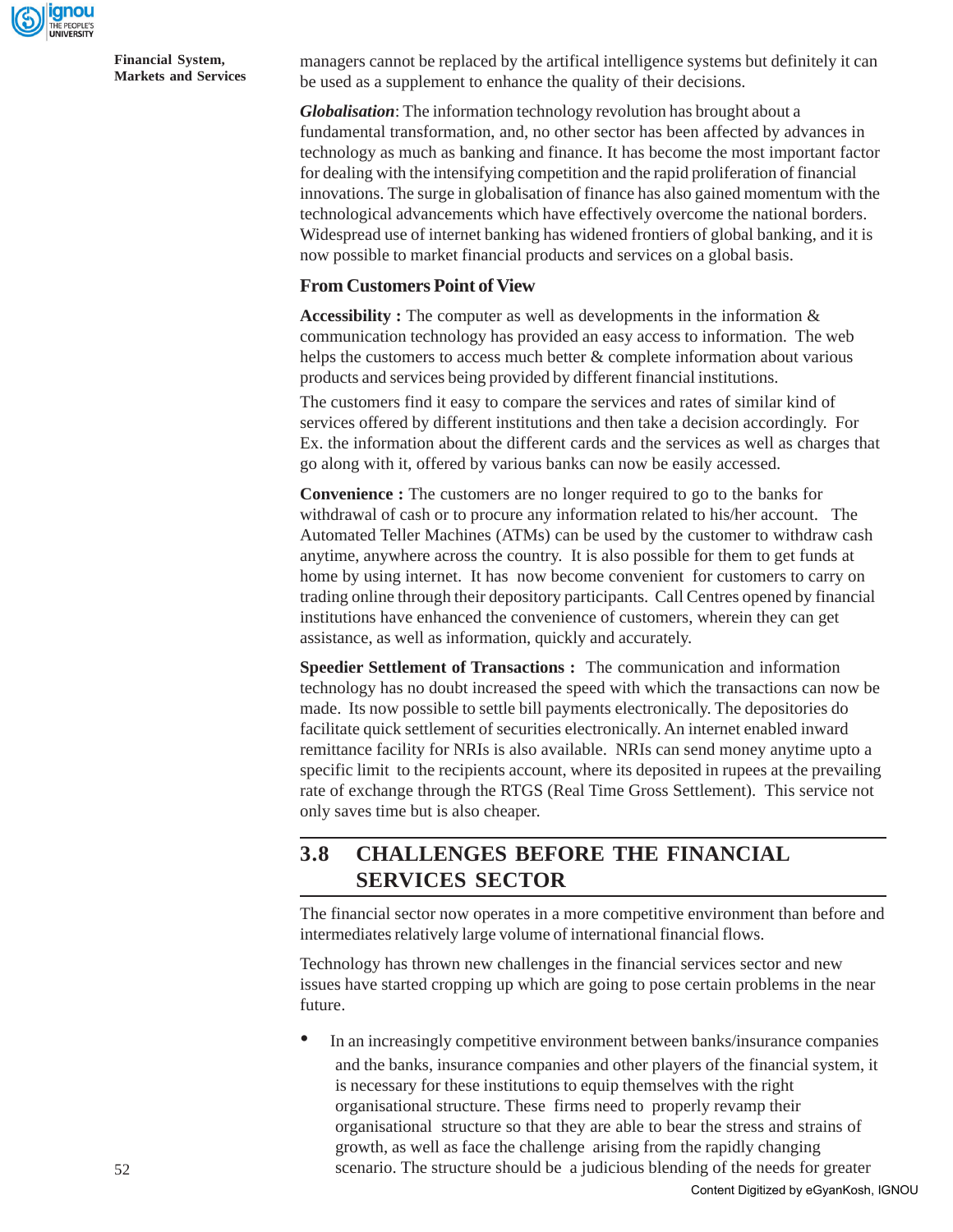

delegation of power, decentralisation of control and constant monitoring of performance. Designing of an appropriate organisational structure is a big challenge.

- The employees of the financial services sector (particularly those employed in the public sector banks and insurance companies) need to be trained in operating computers. Its also necessary that they should be made to appreciate the efficient use of computer in accounting transactions & also for delivering better services to their customers. Its not only computers, training and development of the staff on the changing systems (internet, electronic commerce) and procedures as well as developing the apporpriate mindsets have become absolute imperatives for the financial sector. With the liberalisation of the economy and emergence of new private participants, the acquisition and development of new and improved skills has become a pre requisite for their survival  $\&$  growth. Thus, the need to train and retrain staff on a continious basis given the fast paced changes in the IT sector, is a major challenge confronting the financial services sector.
- As most of you must be aware that India is one of the signatories of Financial Services Agreement (FSA) of 1997 which gives the Indian financial sector including banks an opportunity to expand their business on a quid pro quo basis. Globalisation of finance has already gained momentum with the technological advancements breaking national borders in the financial services sector. In future globalisation would spread further on account of the likely opening up of the financial services sector under WTO. As expected, a greater number of international players would be entering the Indian financial system, the challenge before the financial institutions is to go global by searching new markets, customers and profits.
- Financial institutions will have to face competition not only at the international level but also at the domestic level and will have to compete with foreign participants operating in India. Most of the Indian firms lack in size, even India's largest bank, SBI is not even a 10th in size of the 9th largest bank Sumitomo Mitsui which has assets of \$950 billion against SBIs assets of \$91 billion. Size is increasingly becoming important for global participants as it is crucial to improved efficiency. Effective & efficient Intra-firm/Inter-firm consolidation (restructuring) is a major challenge before most of these institutions.
- India's largest financial institution ICICI has already moved a step ahead towards universal banking with its reverse merger with ICICI bank.
- With blurried distinction between the banking and non-banking financial intermediaries, the firm providing financial services need to come up with new products with better services in order to retain its old customers and attract new ones. However with the help of communication and networking technologies the utilization of the existing facilities could be improved to provide enhanced customer convenience and satisfaction. The major challange before the financial institutions in India thus relates to the need to introduce innovative, customer friendly products and services for which newer technologies have to be brought in multiple areas to reduce the overall transaction costs.
- $\bullet$  Its a challenge, especially before the banks, to adopt efficient  $\&$  effective communication networks to build up integrated delivery channels both vertical and horizontal by installing an enabling and compatible multi channel platform which could support and seamlessly integrate both existing and future delivery channels.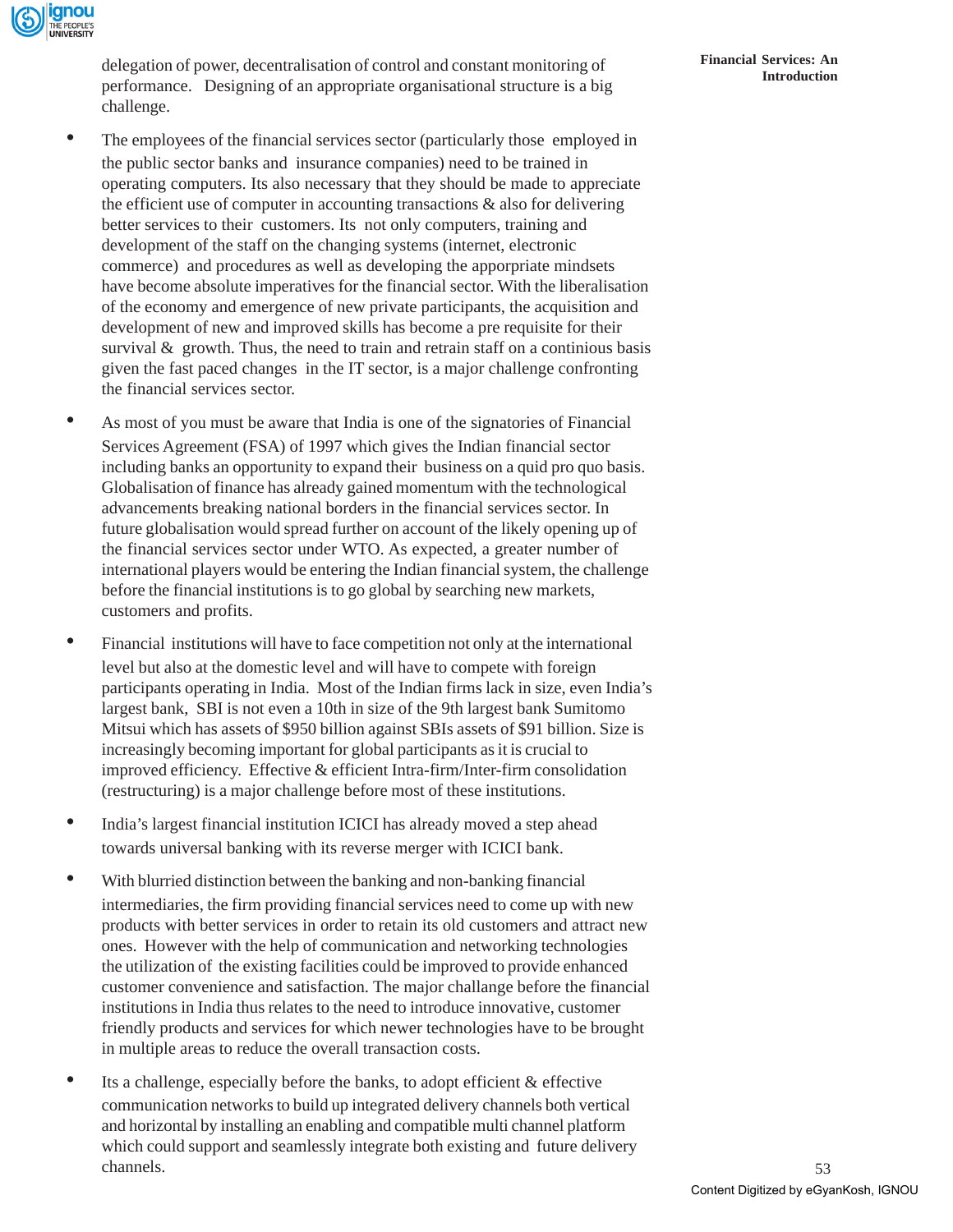

**Financial System,**

- **Markets and Services** Providing the customers a single `sign on', an unique ATM PIN, for carrying out Markets and Services transactions across delivery channels is also a challenge in itself.
	- Globalisation and technological developments have placed new stresses on the infrastructure of financial services organisations. It has also increased their exposure to operational risks such as system failure, electronic frauds and damaged reputation. They may have to develop a decision support system on the current MIS for the better analysis of the data and risk management on real time basis, in addition to other functions such as credit decisions, foreign exchange management, treasury operations etc.
	- Security is another major concern of on-line customers and it is the biggest risk to the financial service providers in terms of brand image. The need to comply with intermational standards including those of certification such as BS7799 or ISO 17799 to meet its information security requirements and ITIL (IT infrastructure Library) in the areas of service management is a emerging challenge before the financial services sector.
	- The implementation of IT has been confined only to the metros or big urban customers its now time that the benefits of IT should be made available to the rural population as well. Here there will be a need to provide for multi-lingual facilities, which is a migration away from the existing English-only paradigm. Adequate Infrastructural facilities are must, if these benefits have to accrue.

Thus, in the fast track Internet world the financial services providers will need to invest heavily in customer relationship management system and brand identify. They may also have to adopt frameworks of best practices for implementing IT Governance using internationally accepted standards.

# **3.9 SUMMARY**

We were late-starters in the field of Financial Services and almost lagged behind by about 100 years. It took quite a long time for us to think of the financial services institutions, the nature and quality of the services to be delivered by them, the latitude which could be given to them to float instruments, and the extent of regulation which could be exercised on their working by regulators. In the first stage of the development of financial services, our concentration was on the setting up and functioning of investment institutions, insurance business, leasing and merchant banking firms. In the second stage, our concentration shifted to hire purchase, factoring, venture capital funds, and reforms in the stock and capital markets. The third round of development has addressed itself to the questions of computerisation, paperless trading, setting up of depositories, innovation of new financial instruments, and integration of the financial services with the rest of the world by permitting the foreign financial institutions to have their foothold in India.

The financial services industry provides a great value addition, and is characterised by a high rate of growth which has turned out to be many times more than that achieved by agriculture and industry in India. Both the development of infrastructure and industry would require massive funds and the financial services industry would play a critical and decisive role in the development of infrastructure. However some of the factors inhibiting the growth of the financial services industry in India are lack of suitable and adequate personnel, exorbitant cost of office space and slower adoption of technology in its various operations. In this unit we have briefly discussed the various types of Financial Services provided by the Financial Institutions. These services will be dealt with in detail in the subsequent units.